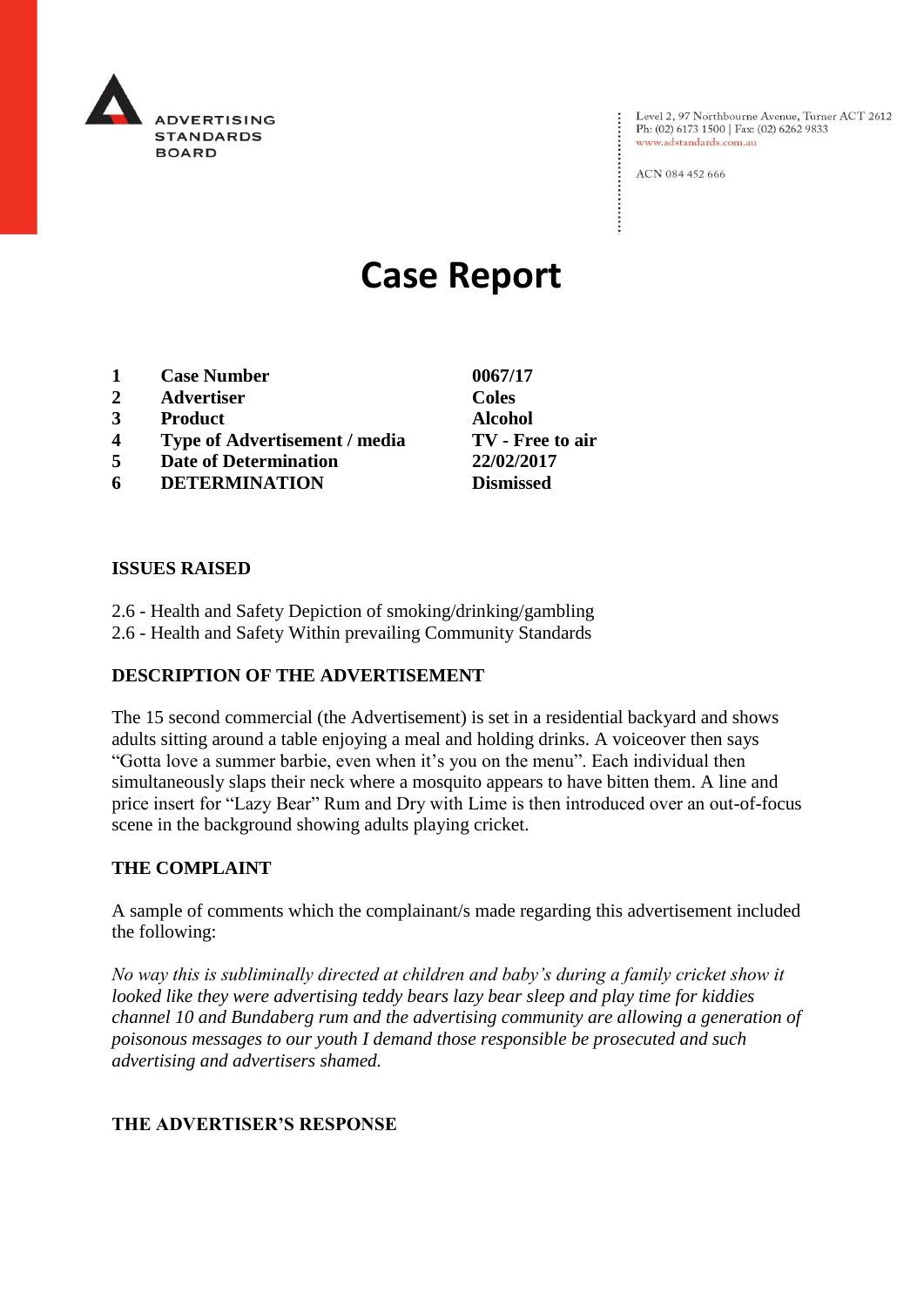Comments which the advertiser made in response to the complainant/s regarding this advertisement include the following:

*We refer to your email of 2 February 2017 advising Coles of a complaint in relation to a Liquorland TV commercial that aired on 24 January 2017 at approximately 8:20pm. We thank you for the opportunity to respond.*

#### *The relevant advertisement*

*The 15 second commercial (the Advertisement) is set in a residential backyard and shows adults sitting around a table enjoying a meal and holding drinks. A voiceover then says "Gotta love a summer barbie, even when it's you on the menu". Each individual then simultaneously slaps their neck where a mosquito appears to have bitten them. A line and price insert for "Lazy Bear" Rum and Dry with Lime is then introduced over an out-of-focus scene in the background showing adults playing cricket.*

#### *The complaint*

*You provided the following details of the complaint:*

*"No way this is subliminally directed at children and baby's during a family cricket show it looked like they were advertising teddy bears lazy bear sleep and play time for kiddies channel 10 and Bundaberg rum and the advertising community are allowing a generation of poisonous messages to our youth I demand those responsible be prosecuted and such advertising and advertisers shamed."*

*You have asked us to address the following in our response:*

*• CAD classification details*

*• Comments in relation to:*

*o the complaint against Section 2 of the Australian Association of National Advertisers (AANA) Code of Ethics*

*o other relevant Codes*

#### *• Comments in relation to the issues raised to date*

- *o 2.6 – Health and Safety Depiction of smoking/drinking/gambling*
- *o 2.6 – Health and Safety within prevailing Community Standards*

#### *Response*

*Coles has been a signatory to the Alcohol Beverages Advertising Code since 2013 and takes its alcohol advertising obligations very seriously and is committed to industry best practice. Coles is also a key contributor to DrinkWise, an independent not-for-profit organisation whose "primary focus is to help bring about a healthier and safer drinking culture in Australia".*

*Coles has also demonstrated a long-standing commitment to the responsible service, supply and promotion of alcohol. There is a strong focus within Coles on the responsible advertising of alcohol, which is supported by robust internal compliance processes and training, to ensure our teams have the necessary skills to successfully navigate this heavily regulated environment.*

#### *CAD classification details*

*In line with the Commercial Television Industry Code of Practice, the Advertisement was rated L on 17 January 2017 (CAD No. LL0441-NAT-7A). The Advertisement was broadcast in accordance with the Code of Practice for Alcohol Advertising.*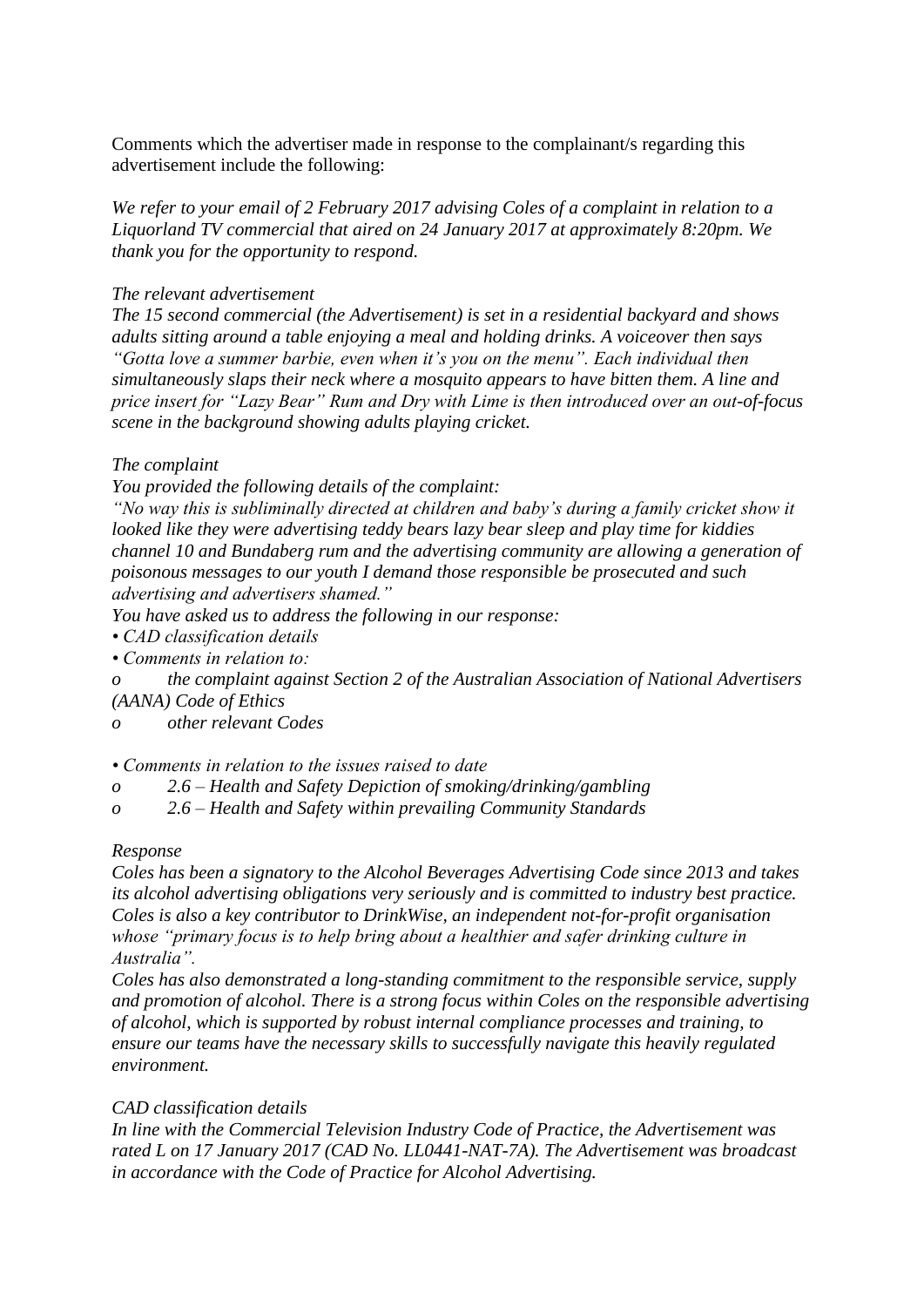*The Advertisement was also pre-vetted via the ABAC Alcohol Advertising Pre-vetting Service (AAPS) and approved on 17 January 2017 (approval number 15334).*

*The complaint against Section 2 of the AANA Code of Ethics*

*2.1 – Discrimination or vilification*

*In our opinion the Advertisement does not contain any material that is discriminatory or vilifies any segment of the community.*

*2.2 – Exploitative and degrading*

*In our opinion the Advertisement does not contain material that employs sexual appeal in a manner which is exploitative or degrading to any individual or group of people. 2.3 – Violence*

*In our opinion the Advertisement does not contain material which presents or portrays violence.*

*2.4 – Sex, sexuality and nudity*

*In our opinion the Advertisement does not contain material of a sexual nature nor nudity which is out of context or inappropriate with the marketing communication.*

*2.5 – Language*

*In our opinion the Advertisement does not contain any language which is offensive or not aligned with acceptable community standards.*

*2.6 – Health and Safety*

*Depiction of drinking*

*The Advertisement does not depict the consumption of alcohol.*

*Health and Safety within prevailing Community Standards*

*The Advertisement does not depict any unsafe or antisocial behaviour. All behaviour shown is well within prevailing community standards.*

*Additional comments*

*Further to the above, in our view the Advertisement complies with the AANA Code of Ethics, ABAC's Responsible Alcohol Marketing Code and other relevant advertising codes. The Advertisement also clearly displays the "DrinkWise" logo.*

*Regarding possible appeal to minors:*

*• The Advertisement does not use language, imagery, designs, logos, animations or characters that are likely to appeal to minors, or that create confusion with confectionary or soft drinks.*

*• There are no children or adolescents featured in the Advertisement. All individuals are over the age of 25.*

*• Cricket is a sport played by people of all ages.*

*• The advert does not have a particular attractiveness to Minors, beyond the general attractiveness it has for an adult.*

*With respect to the additional concerns raised by the complainant:*

*• The Advertisement does not, in our view, depict a family atmosphere. It depicts a group of friends (all adults) enjoying time together over a meal and a game of cricket.*

*• The music in the Advertisement is not intended to conjure feelings of "gentleness", "family" or "happy times". The music is of a non-descript nature and has been used in a number of Liquorland advertisements.*

*• In our view, it is clear that the Advertisement is not promoting a teddy bear for children. The bear that appears on the product label is the Bundaberg Rum bear that is synonymous with the brand. It is a relatively realistic depiction of a polar bear and has no resemblance to*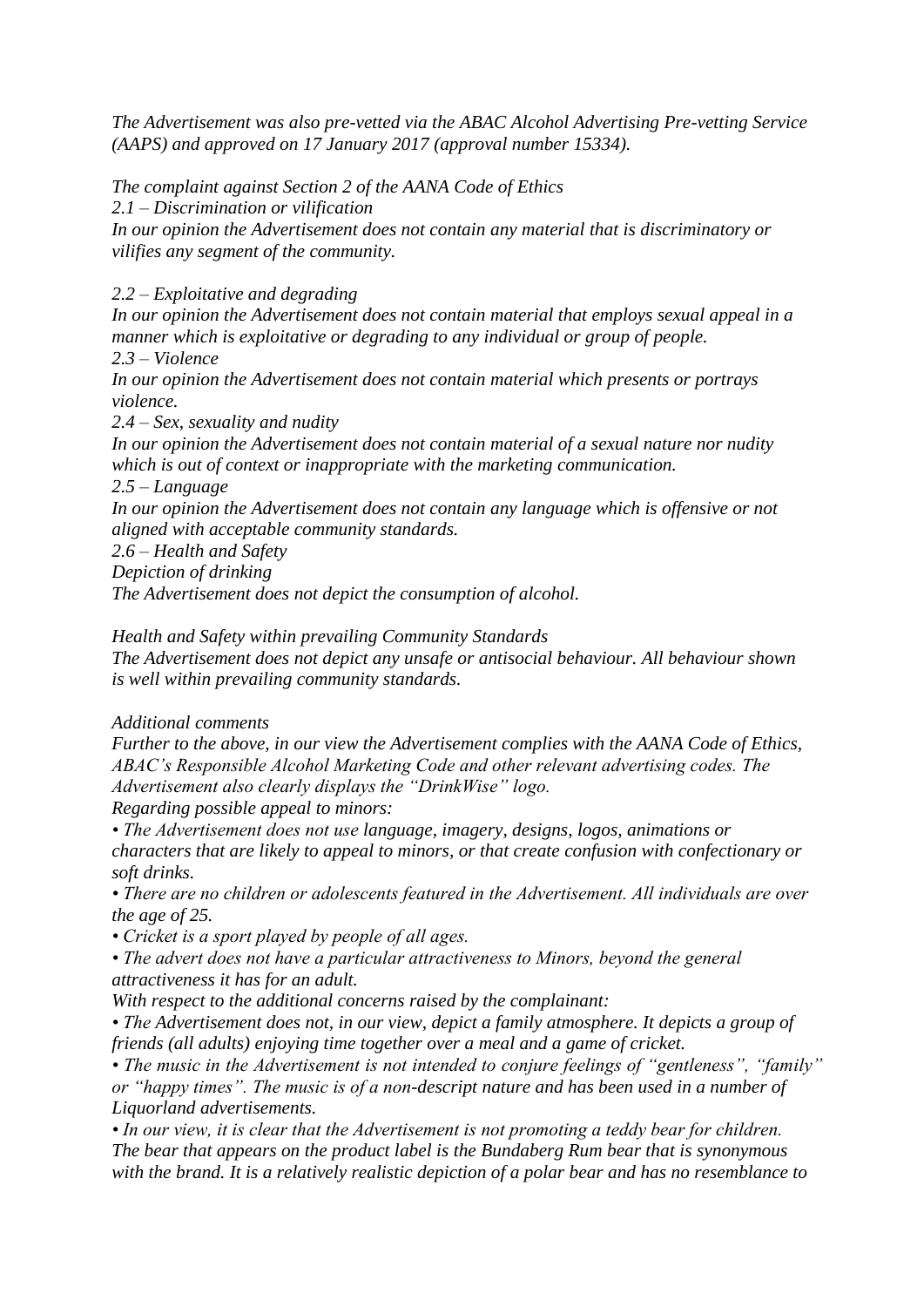*a "teddy bear". The Advertisement is promoting Liquorland and a product sold by Liquorland.*

*Other Relevant Codes*

*Given the nature of the Advertisement, neither The AANA Code for Advertising and Marketing Communications to Children or the AANA Food and Beverages Marketing Communications Code (which does not apply to alcoholic beverages) are applicable.*

### *Conclusion*

*Coles remains committed to the responsible service, supply and consumption of alcohol and considers that its marketing and advertising has an important part to play in that process.*

*Coles recognises that alcohol advertising must not have strong or evident appeal to minors and that when advertising to this age group, it must not be for, or relate in any way to alcohol products.*

*For the reasons outlined above, in our view the Advertisement is in line with prevailing community standards regarding alcohol advertising and marketing and is aligned with the ABAC Responsible Alcohol Marketing Code and the AANA Code of Ethics.*

*We thank you again for the opportunity to respond and we look forward to the Board's determination.*

## **THE DETERMINATION**

The Advertising Standards Board ("Board") considered whether this advertisement breaches Section 2 of the Advertiser Code of Ethics (the "Code").

The Board noted the complainant's concerns that the advertisement is promoting alcohol to children.

The Board viewed the advertisement and noted the advertiser's response.

The Board considered Section 2.6 of the Code. Section 2.6 of the Code states: "Advertising or Marketing Communications shall not depict material contrary to Prevailing Community Standards on health and safety".

The Board noted that this television advertisement features a group of adults enjoying a meal in a back yard then playing cricket.

The Board noted the complainant's concerns that the advertisement appears to be advertising "teddy bears lazy bear sleep and play time for kiddies".

The Board noted that the advertised product is an alcoholic beverage called Lazy Bear and there is an image of a bear on the packaging of the product but considered that there are no other children or teddy bears in the advertisement and this scene showing the product is very brief. The Board noted that the voiceover talks about the product's availability at Liquorland and considered that this voiceover and the depiction of adults enjoying a meal and then playing back yard cricket is not directed to, or designed to be of appeal to, children.